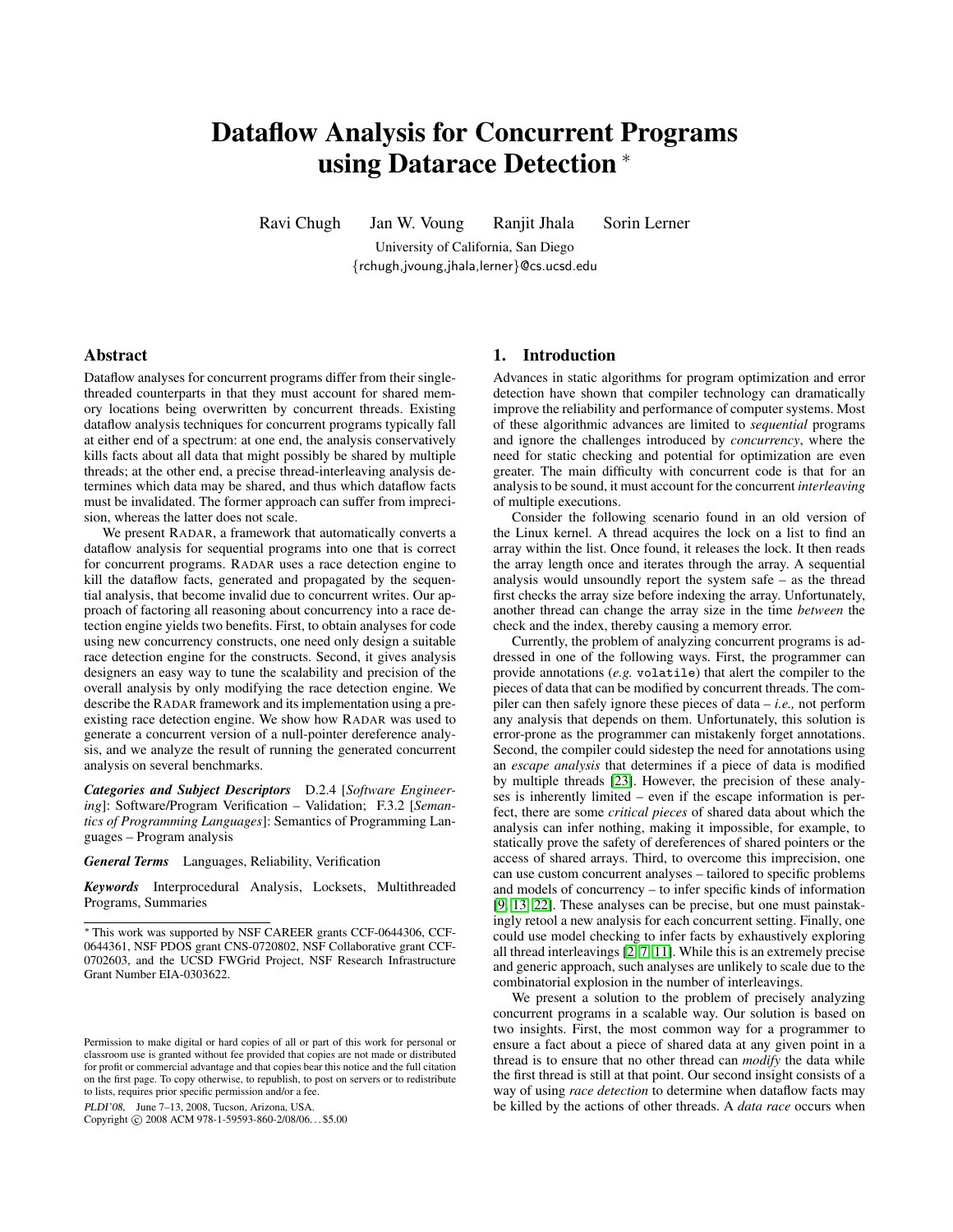multiple threads are about to access the same piece of memory and at least one of those accesses is a write. Since data races are a common source of tricky bugs, several static analyses have been developed to find races, or show their absence. Our insight is that to determine whether the actions of other threads can invalidate, or *kill*, a fact inferred about some data at some point, it suffices to determine whether an *imaginary read* of the data at the point can race with a write to that data by another thread.

We combine these insights in a framework called RADAR that takes as input a *sequential* dataflow analysis and a *race detection* engine, and returns as output a version of the sequential analysis that is sound for multiple threads. RADAR combines our insights as follows. It first runs the sequential analysis. At each program point, after the transfer function for the sequential dataflow analysis has propagated facts to the point, RADAR queries the race detector to determine which facts must be killed due to concurrency. More precisely, for each propagated fact, RADAR asks the detector if an imaginary read, *at that program point*, of the memory locations that the fact depends on can race with writes performed by other threads. If the answer is yes (that is, if another thread may be concurrently writing to one of the locations), then the dataflow fact is killed. If the answer is no (that is, if no other threads can possibly be writing to these locations), then the dataflow fact remains valid in the concurrent setting.

RADAR's approach of factoring all reasoning about concurrency into a race detection engine is less precise than a custom analysis that may also generate facts from concurrent writes. However, RADAR yields two concrete benefits. First, to obtain analyses for code using new concurrency constructs, one need only design a suitable race detection engine for the constructs. Second, it gives analysis designers an easy way to tune the scalability and precision of the overall analysis by only modifying the race detection engine.

To sum up, the main contributions of our paper are as follows.

- We have designed a framework called RADAR that automatically converts a sequential dataflow analysis into a concurrent one using a race detection engine (Section [3\)](#page-3-0).
- We have instantiated the RADAR framework with an existing race detection engine called RELAY [\[29\]](#page-10-7). We describe this implementation, which we call RADAR(RELAY) (Section [4\)](#page-6-0).
- We have used RADAR(RELAY) to transform a sequential nullpointer analysis into a concurrent null-pointer analysis. We describe the null-pointer analysis and evaluate the precision of the resulting concurrent null-pointer analysis. We demonstrate that RADAR(RELAY) easily scales to hundreds of thousands of lines of code, and achieves good precision relative to some appropriate upper and lower bounds (Section [5\)](#page-7-0).

# 2. Overview

We begin with an overview of our technique using some simple examples. First, consider the multithreaded program shown in Figure [1,](#page-2-0) which executes a single copy of the Producer thread and a single copy of the Consumer thread. There is a shared, acyclic list of structures named bufs, and a shared performance counter perf\_ctr. To enable mutually exclusive list access, there is a lock buf lock which is initially "unlocked", *i.e.,* not held by any thread. The Producer (respectively Consumer) thread has a local reference px (respectively cx) used to iterate over the list bufs.

The Producer thread iterates over the cells in the list bufs. In each iteration, it acquires the lock buf lock protecting the cell, and resets the px→data to a new buffer initialized with the value 0 that will hold the data that will be produced. Next, it obtains the value, via a call to produce and once it is ready, the producer writes the value into ∗px→data and moves onto the next cell.

The Consumer thread iterates over the cells in the list bufs. In each iteration, it acquires the lock buf lock and if the pointer cx→data is non-null, it consumes the data, resets the pointer to free the buffer, and moves to the next cell in the list. Finally, the consumer releases the lock.

We assume that the shared list contains no cycles and that it starts off with all the data fields set to NULL. Thus, the net effect of having the Producer and Consumer running in parallel is that the producer walks through the list setting the data field of each individual cell, and the consumer trails behind the producer, using the data field in each cell and resetting it to NULL. Finally, notice the Consumer thread initializes perf\_ctr without holding any locks, and so the initialization races with the increment operation at P5 in the Producer thread. However, we shall assume that the programmer has deemed that the race is benign as it is on an irrelevant performance counter.

## 2.1 Sequential Non-Null Analysis

Suppose we wish to statically determine whether any null-pointer dereference occurs during the execution of the program in Figure [1.](#page-2-0) To this end, we could perform a standard sequential dataflow analysis, using flow facts of the form  $NonNull(l)$  stating that the lvalue  $l$  is non-null, and flow functions that appropriately generate, propagate, and kill such facts using guards and assignments.

Let us assume that new() returns a non-null pointer to a cell initialized with 0. The set of facts in the fixpoint solution computed by this analysis is shown on the left in Figure [1](#page-2-0) (for the moment, ignore the line crossing out a fact on the last line). At points P0 and P1, every lvalue may be null. At P2 and P3 px is non-null, and everywhere else, the sequential analysis determines that the lvalues px and px→data are non-null. Thus, the analysis determines that at each program point where a pointer is dereferenced, the pointer is non-null, and so all the dereferences are safe.

*Sequential analysis is unsound, even without data races.* In this case, the above conclusion is sound: there are indeed no nullpointer dereferences in the program. In general, however, a sequential non-null dataflow analysis may actually miss some null-pointer dereferences. As an example, consider a scenario where the programmer who wrote Figure [2](#page-2-1) mistakenly uses the intuition that the system is safe as long as there are no *data races* on any of the shared cells. Thus, to improve the performance of the program from Figure [1,](#page-2-0) the programmer writes the modified version of the Producer thread shown in Figure [2,](#page-2-1) where buf lock is temporarily released while the data is being produced to allow the Consumer thread to concurrently make progress. The resulting system has no races, and so the programmer may think that the system is safe.

However, this intuition turns out to be incorrect, and in fact the programmer has actually introduced a null-pointer bug, even though there are no races. This is because *after* the producer thread has initialized px→data and released the lock, the consumer can acquire the lock and reset the pointer. When the producer thread re-acquires the lock after storing the data temporarily in t, the dereference at P8 can cause a crash because the pointer is null.

Unfortunately, even though the new program has a null-pointer bug, the sequential analysis returns exactly the same solution as for the original program (shown on the left in Figure [2\)](#page-2-1). That is, at each point the same lvalues are deemed to be non-null, and thus the sequential analysis would not discover the null-pointer bug.

# 2.2 The Problem: Adjusting for Multiple Threads

To address the above problem, we want to to *automatically* convert a sequential dataflow analysis into one that is sound in the presence of multiple threads. Doing this in a way that is also precise is not trivial.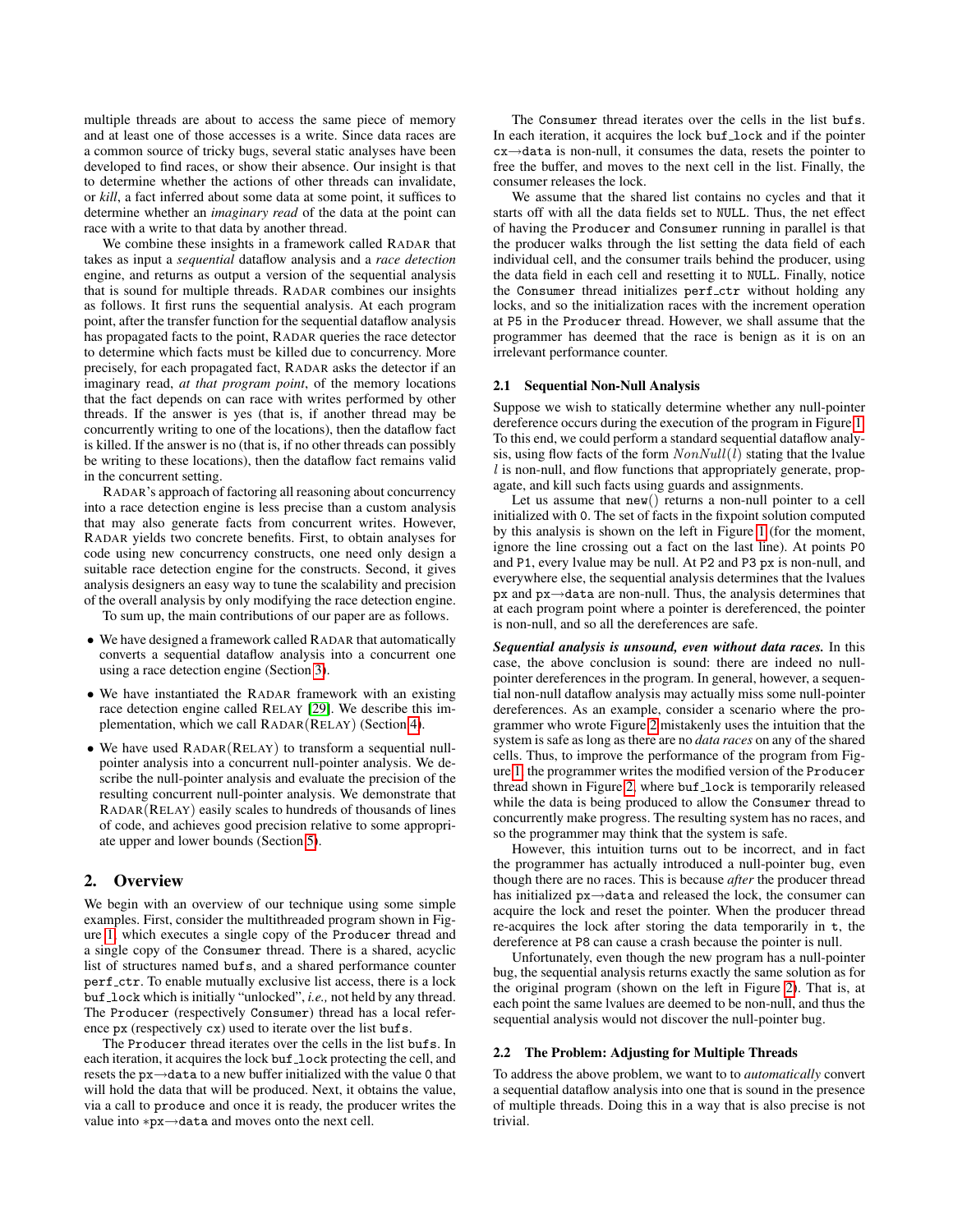

<span id="page-2-0"></span>Consider for example the simple solution of running an escape analysis, and keeping only NonNull facts for those lvalues that do not escape the current thread. The px→data field escapes the current thread, so the analysis would never infer  $NonNull(\text{px}\rightarrow \text{data})$ . Although this solution makes the analysis sound in the face of concurrency (and in particular, it would find the bug in Figure [2\)](#page-2-1), it also makes the analysis imprecise: the resulting concurrent analysis would not even be able to show that the original program from Figure [1](#page-2-0) is free of null-pointer bugs.

Alternatively, one may be tempted to run independent sequential analyses over blocks that are *atomic* in the sense of [\[16,](#page-10-8) [7\]](#page-10-5) and conservatively *kill* facts over shared variables at atomic block exit points [\[3\]](#page-10-9). Intuitively, a block is atomic if for each execution of the operations of the block where the operations are interleaved with those of other threads, there exists a semantically equivalent execution where the operations of the block are run without interleaving. Unfortunately, the body of the Producer loop from Figure [1](#page-2-0) is not atomic because of the benign race on the performance counter perf ctr. This race splits the body of Producer into multiple atomic blocks – the statements before, at, and after the racy increment. Thus, such an analysis would kill the  $NonNull(\mathbf{px} \rightarrow \mathbf{data})$ fact at P5, and would be too imprecise to prove that the program from Figure [1](#page-2-0) is free of null-pointer bugs.

## 2.3 Our Solution: Pseudo-Race Detection

We now describe our solution to this problem, which allows us to leverage existing race detection engines to build a sound concurrent analysis that is strictly more precise than the previously mentioned simple approaches. As discussed in Section [6,](#page-9-0) race detection is a well-studied problem. For programs using lock-based synchronization, there are scalable race detectors that infer the sets of locks that protect each shared memory location and produce a race warning if two threads access a shared cell without holding a common lock.

*Adjust.* Our first insight is that the facts that can soundly be inferred to hold in the presence of multiple threads are the *subset* of facts established via sequential analysis which are not killed by operations of other threads. Thus, the multithreaded dataflow analysis can be reduced to determining which facts inferred at a particular point by <span id="page-2-2"></span><span id="page-2-1"></span>the sequential analysis are killed by other threads. To determine if a fact can be killed by a concurrently executing operation of another thread, it suffices to check if another thread can *concurrently write* any lvalue appearing in the flow fact.

*Pseudo-Races.* Our second insight is that to perform this check we can insert *pseudo-reads* corresponding to the lvalues in the flow fact at the program point, and query a *race detection* engine to determine if any of the pseudo-reads can race with a write to the same memory location. If such a *pseudo-race* occurs, then the fact is killed; otherwise, the analysis deduces that the fact continues to hold at the point even in the presence of other threads.

We have designed a framework called RADAR that combines these two insights to convert an arbitrary dataflow analysis for sequential programs into one that is sound for multithreaded programs. During analysis, RADAR uses the sequential flow function, but at each program point, it kills the facts over lvalues that have pseudo-races at that point. This mechanism captures the following informal idiomatic manner in which the programmer reasons about multiple threads. Each thread performs some operation that establishes a certain fact in the programmer's head, *e.g.* a null check or initialization or an array bounds check. The programmer can only expect that the fact continues to hold as long as other threads cannot modify the memory locations. As a result, the programmer uses synchronization mechanisms to "protect" the memory locations from writes by other threads as long as the information is needed. Our technique of adjusting preserves only those facts that the race detection engine deems to be protected from modification.

## 2.4 Multithreaded Non-Null Analysis

Let us consider the result of running the non-null analysis adjusted using RADAR to account for multiple threads. The lines in Figures [1](#page-2-0) and [2](#page-2-1) show the facts generated by the sequential analysis that get killed during the adjusting because of pseudo-races.

For both the correct and the buggy programs, in the Consumer thread the adjusting has no effect because cx is thread-local, and due to the held lock buf\_lock, there are no races on the pseudoreads of cx→data at program points C4 and C5.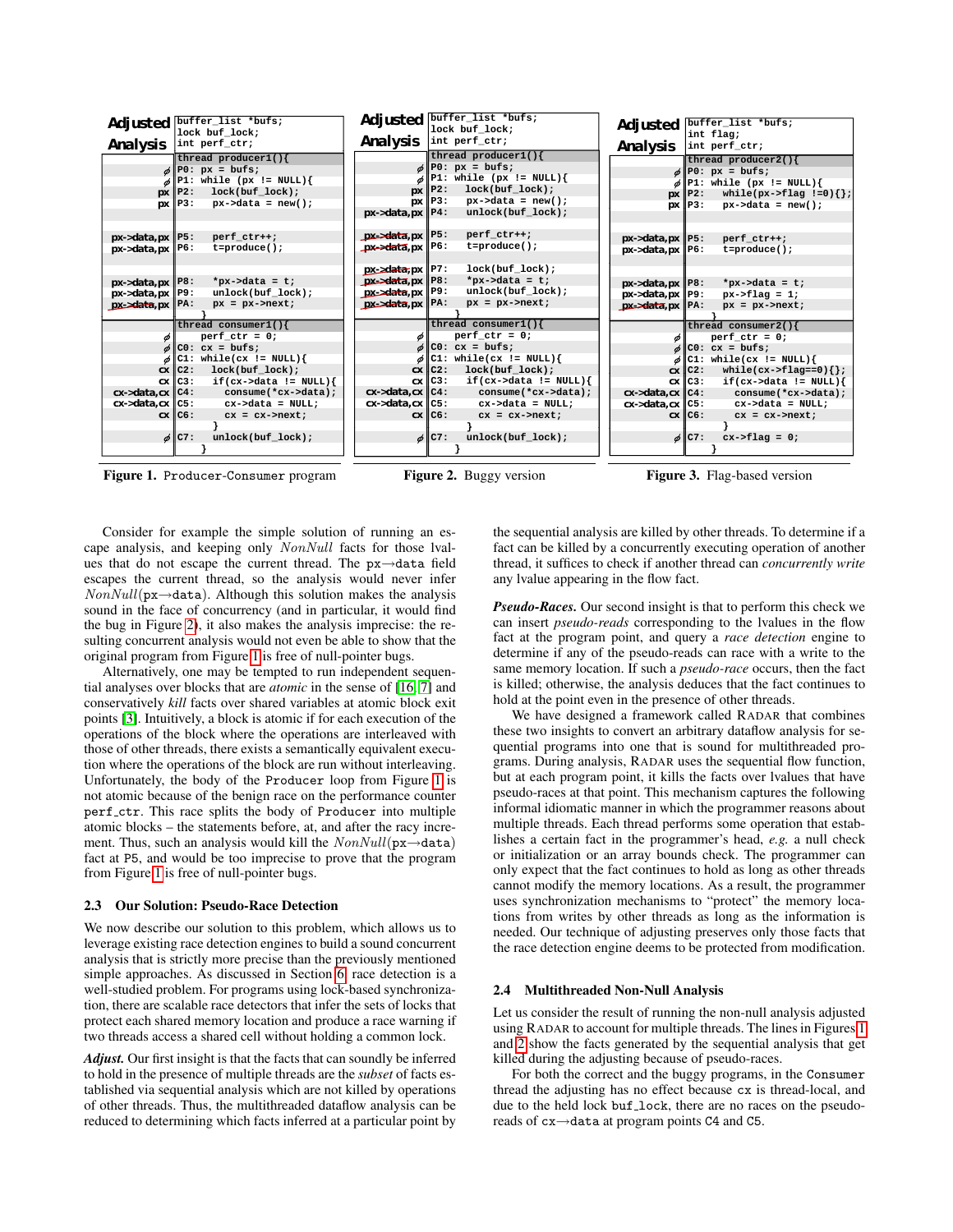*Safety without Atomicity.* In the correct Producer thread of Figure [1,](#page-2-0) the adjusting process has no effect on facts over (only) the thread-local, and hence, race-free lvalue px. The initialization at P3 causes the fact  $NonNull(\mathbf{px} \rightarrow \mathbf{data})$  to get generated at program point P5. The adjusting does not kill this fact because the lock buf lock held at P5 ensures there is no pseudo-race on px→data. Similarly, the fact  $NonNull(\mathbf{px} \rightarrow \mathbf{data})$  generated at P3 is not killed by the adjusting at P6−P9, as the held lock buf \_lock ensures there are no races with the pseudo-read on px→data at any of these points. As the lock is released at P9, the fact  $NonNull(\mathbf{px} \rightarrow \mathtt{data})$ is killed by the adjusting at PA, as the pseudo-read can race with the write in the Consumer thread. The adjusted analysis shows that the dereferences in the program are safe, as px→data is soundly inferred to be non-null at P8, where the dereference takes place. Notice the adjusted analysis can soundly show that the program does not cause any null-pointer dereferences, even though the producer thread, even the loop-body, is not atomic, due to perf\_ctr which may be accessed without any synchronization. By preserving the facts that are over protected lvalues, our adjusting technique can ignore atomicity "breaks" caused by *benign races* on irrelevant entities like perf ctr. Thus, our RADAR adjusting technique is strictly more precise than running independent sequential analyses over semantically atomic blocks.

*Concurrency Errors without Races.* In the buggy Producer thread of Figure [2,](#page-2-1) the facts over the thread-local lvalues are not killed by adjusting. However, notice that although the sequential analysis would propagate the fact  $NonNull(p \times \rightarrow data)$  to P5, the adjusted version kills the fact since once the protecting lock is released at P4, the pseudo-read of px→data at P5 can race with the write at C5 in a Consumer thread. As this fact is killed at P5, it does not propagate in the adjusted analysis to P6−P9, as happens in the sequential analysis. Thus, as a result of the adjusting, the dereference at P8 is no longer inferred to be safe as px→data may be null at this point! Thus, our technique finds an error caused by multithreading that is absent from the sequential version of the program, *even though there are no data races* in the program except on the irrelevant perf\_ctr.

*Beyond lock-based synchronization.* Although we have used lockbased synchronization to show how RADAR works, our adjusting technique is applicable to any synchronization regime for which race detection techniques exist, not just those based on locks. Consider a version of the Producer-Consumer example, shown in Figure [3,](#page-2-2) which has finer-grained synchronization done with a flag field in each of the structures in the cyclic list. Now, instead of acquiring the lock, the Producer thread spins in a loop while px→flag is non-zero, which indicates that the data in the structure has not yet been consumed. Once the flag is zero, the producer, initializes the px→data field, writes the new data into it, and sets the px→flag field to 1 indicating the data is ready. Dually, the Consumer thread spins while the cx→flag field is zero, at which point it consumes the data and resets the cx→data field. The result of the adjusted analysis for this program is identical to the result for the fixed program of Figure [2,](#page-2-1) as a more general race detection engine (*e.g.* one based on model checking [\[11\]](#page-10-6)) would deduce that there were no pseudo-races on px→data in the locations P5 − P9. Once the flag is set at P9, the pseudo-read of px→data at PA can race with the write at C5 in a Consumer thread, and so the adjust kills the fact  $NonNull(\text{px}\rightarrow \text{data})$  at PA.

In the rest of the paper, we formalize the RADAR framework and show how it converts sequential analyses into concurrent ones.

# <span id="page-3-0"></span>3. The RADAR Framework

This section presents the RADAR framework for concurrent dataflow analysis in several steps. We start by presenting (in Section [3.1\)](#page-3-1) a basic version of RADAR. Although this basic version lacks certain important features and optimizations (such as support for function calls), it illustrates the foundation of our approach. We then gradually refine the basic framework (in Sections [3.2](#page-4-0) and [3.3\)](#page-5-0) by adding various optimizations and features.

*Assumptions.*We make two standard assumptions about the program being analyzed and the system it is to be run on. First, we assume that for each procedure, either we have its code or we have a summary that soundly approximates its behaviors. As a result, our framework can analyze incomplete programs (*e.g.* programs that use libraries), since we can model the missing procedures using summaries. Second, we assume that the shared memory system is sequentially consistent [\[14\]](#page-10-10) in that memory operations are executed in the order in which they appear in the program.

# <span id="page-3-1"></span>3.1 Intraprocedural Framework

We start by presenting a basic framework for generating an intraprocedural concurrent dataflow analysis from an intraprocedural sequential dataflow analysis.

*Sequential Dataflow Analysis.* We assume a Control Flow Graph (CFG) representation of programs, where each node represents a statement, and edges between nodes are program points where dataflow information is computed. We use Node to represent the set of all CFG nodes and PPoint the set of all program points. In the program shown in Figure [1,](#page-2-0) the program point P3 is the point just before executing the statement at P3.

We assume that the sequential dataflow analysis computes a set of dataflow facts at each program point, where the set of all possible dataflow facts is DataflowFact. For the purposes of exposition, we assume that dataflow facts in DataflowFact are must facts, which means that may information, if needed, has to be encoded by the absence of must information. Although we make this assumption in our exposition, our implementation explicitly supports may facts. Thus, the domain of the sequential dataflow analysis is  $D = \mathcal{P}(DataflowFact)$ , ordered as a lattice  $(D, \subseteq, \top, \bot, \sqcap, \sqcup),$ where  $\sqsubseteq$  is  $\supset$ ,  $\top$  is  $\emptyset$ ,  $\bot$  is DataflowFact,  $\sqcap$  is  $\cup$ , and  $\sqcup$  is  $\cap$ .

We also assume that the flow function is given as:

$$
F:Node \times D \times PPoint \rightarrow D
$$

Given a node  $n$ , some incoming dataflow information  $d$ , and an outgoing program point p for node n,  $F(n, d, p)$  returns the outgoing dataflow information. We assume that if a node  $n$  has more than one incoming program point, the dataflow information is merged using  $\sqcup$  before being passed to the flow function.

Examples of dataflow facts that can be propagated include:  $HasConstantValue(x, 5)$ , which states that x has the value of 5,  $MustPointTo(x, y)$ , which states that x points to y, and  $NonNull(p)$ , which states that p is safe to dereference.

*Requirement on Dataflow Information.* As our framework does not depend on the exact details of the DataflowFact set, analysis writers have the freedom to choose the way in which they encode dataflow information. However, we do place a requirement on the DataflowFact set: we assume the existence of a function lvals that returns the set of lvalues that a fact depends on. Intuitively, given a dataflow fact  $f \in DataflowFact, \, [vals(f)]$  returns the set of lvalues that, if written to with arbitrary values, would invalidate the fact f. We denote the set of all lvalues by  $LVal$ , and so the function *lvals* has type  $DataflowFact \rightarrow \mathcal{P}(LVal)$ . As an example, for the dataflow facts mentioned above, we would have:

> $lvals(HasConstantValue(x, 5)) = {x}$  $lvals(MustPointTo(x, y)) = \{x\}$  $lvals(NonNull(p)) = \{p\}$

Although we assume that the *lvals* function is given, it can easily be computed from the sequential flow function  $F$  if  $F$  handles "havoc"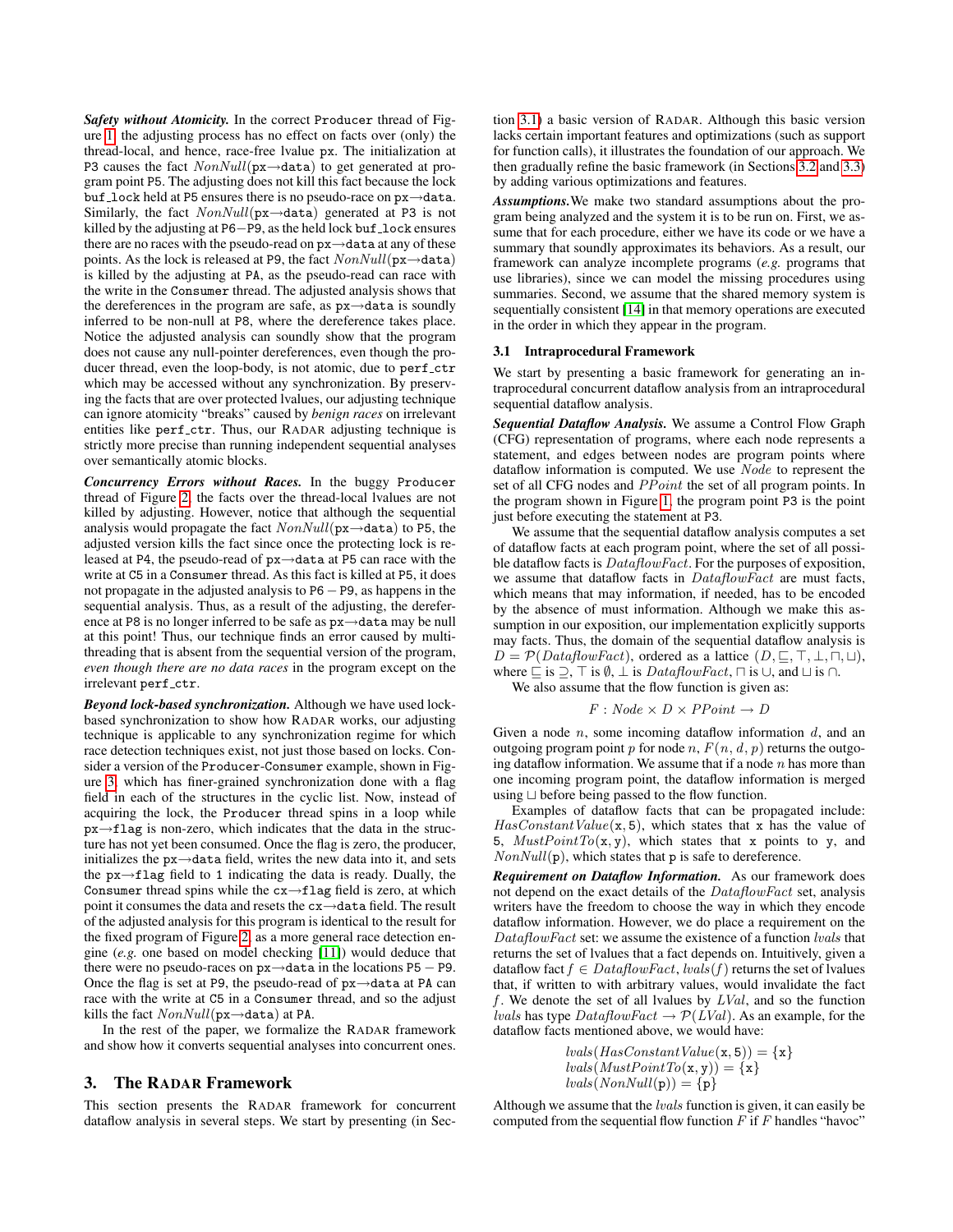CFG nodes of the form " $l := \perp$ ". In particular:

$$
lvals(f) = \{ l \mid l \in LVal \land f \notin F("l := \bot", \{f\}, \_)\}
$$

*Concurrent Dataflow Analysis.* We capture the way in which concurrency affects the sequential dataflow analysis through a function  $ThreadKill : PPoint \times LVal \rightarrow Bool$ . Given a program point p and an lvalue l,  $ThreadKill(p, l)$  returns whether or not l may be written to by concurrent threads when the current thread is at program point  $p$ . The  $ThreadKill$  function, which we will define later in terms of a race detection engine, is at the core of our technique: it allows RADAR to kill dataflow facts that are made invalid by concurrent writes.

Given the sequential flow function  $F$  and the  $ThreadKill$  function, we define  $F_{Adj}$ , the flow function for the concurrent analysis:

$$
F_{Adj}(n, d, p) = \{f \mid f \in F(n, d, p) \land \forall l \in \{ {vals}(f) . \neg \text{ThreadKill}(p, l) \}
$$

This adjusted flow function essentially propagates dataflow facts that are produced by the original flow function  $F$  and that are not killed by any concurrent writes.

*Adjusting via Race Detection.* The key contribution of our work lies in the way in which we use a race detection engine to compute  $ThreadKill$ . As a result, we need a way to abstract the race detection engine. We achieve this through a function RacyRead :  $PPoint \times LVal \rightarrow Bool$ , which behaves as follows: given a program point p and an lvalue l,  $RacyRead(p, l)$  returns true if a read of  $l$  at program point  $p$  would cause a race.

*Soundness.* For our framework to be sound, the race detection engine must be sound, in the sense that if there really is a race, then RacyRead must return true (but RacyRead can also return true in cases where there is no race). To formalize this soundness property, we assume a perfect race detection oracle  $Real Race : PPoint \times LVal \rightarrow Bool,$  such that  $Real Race(p, l)$ returns true exactly when there is an execution in which a read of  $l$  at  $p$  would cause a race. The following requirement states that the race detection engine RacyRead must approximate the oracle RealRace:

<span id="page-4-1"></span>
$$
\forall p \in PPoint, l \in LVal.
$$
  
RealRace $(p, l) \Rightarrow RacyRead(p, l)$  (1)

Having a sound race detection engine, the ThreadKill function can then be defined as:

$$
ThreadKill(p, l) = RacyRead(p, l)
$$

This basic definition of *ThreadKill* expresses the key insight behind the RADAR framework, which is that pseudo-races can be used as a way of determining when concurrent writes could happen.

*Instantiation Requirements:* To instantiate the basic RADAR framework, one needs to provide a race detection engine  $RacyRead$ :  $PPoint \times LVal \rightarrow Bool$  that satisfies the soundness property [\(1\)](#page-4-1).

## <span id="page-4-0"></span>3.2 Optimized Framework: Race Equivalence Regions

The basic RADAR framework from Section [3.1](#page-3-1) performs a race check at each program point for each lval that the dataflow facts depend on. This can lead to a large number of race checks, in the worst case  $n \times m$ , where n is the number of program points and  $m$  is the number of lvalues. To reduce this large number of race checks, we partition program points into race equivalence regions.

Intuitively, a race equivalence region is a set of program points that have the same raciness behavior: for each lvalue, either the lvalue is racy throughout the entire region, or it is not racy throughout the entire region. It is not possible for an lvalue to be racy in one part of the region and not racy in another part. Race equivalence regions reduce the number of race checks because by checking the raciness of an lvalue at (any) one program point in a region, RADAR can know the raciness of the lvalue throughout the entire region.

*Race Equivalence Regions.* Formally, we define a partitioning of program points into race equivalence regions as a pair  $(R, Reg)$ , where R is a set of regions, and  $Reg : PPoint \rightarrow R$  is a function mapping each program point to a region. Two program points p and p' are *race equivalent* if  $Reg(p) = Reg(p')$ . We say a program point *p belongs to* a region *r* if  $Req(p) = r$ . Since all program points belonging to a region are equivalent in terms of race detection, we change the interface to the race detection engine to take a race equivalence region rather than a program point:

$$
RacyRead: R \times LVal \rightarrow Bool
$$

One possible implementation for this new *RacyRead* is to choose a unique representative program point for each region, and when queried with a particular region  $r$  and lvalue  $l$ , to return the result of the old RacyRead on r's representative point and l.

*Soundness.* Instead of imposing a particular way of implementing RacyRead, we define a soundness requirement for the new RacyRead engine and the Reg function:

<span id="page-4-2"></span>
$$
\forall p \in PPoint, l \in LVal.
$$
  
RealRace(p, l)  $\Rightarrow$  RacyRead(Reg(p), l) (2)

With this new abstraction for the race detection engine, the ThreadKill function becomes:

$$
ThreadKill(p, l) = RacyRead(Reg(p), l)
$$

This new definition of *ThreadKill* reduces the number of race checks for each lvalue from at most once per program point to at most once per region.

*Instantiation Requirements:* To instantiate the region-based RADAR framework, one needs to provide:

\n- 1. A race detection engine 
$$
RayRead: R \times LVal \rightarrow Bool
$$
\n- 2. A region map  $Reg: PPoint \rightarrow R$
\n

such that RacyRead and Reg satisfy property [\(2\)](#page-4-2). We now give two examples to illustrate the idea of race equivalence regions.

*Example: Global Locksets.* One possible instantiation of regions uses locksets. If we assume that there is a global set of locks  $L$ , we can define  $R = \mathcal{P}(L)$ , which means that a race equivalence region is simply a set of locks, and the program points in the region are those program points at which the region's locks are held.

Consider the buggy example from Figure [2.](#page-2-1) The Reg map is:

$$
Reg(p) = \begin{cases} \{ \text{buf}\_lock \} & \text{if } p \in \{ \text{P3}, \text{P4}, \text{P8}, \text{P9} \} \\ \{ \text{buf}\_\text{lock} \} & \text{if } p \in \{ \text{C3}, \text{C4}, \text{C5}, \text{C6}, \text{C7} \} \\ \emptyset & \text{otherwise} \end{cases}
$$

which captures the set of program points where buf lock is held. The RacyRead function is defined as:

$$
RacyRead(r, l) = (l = px \rightarrow data \land but \_\texttt{lock} \notin r) \lor (l = cx \rightarrow data \land but \_\texttt{lock} \notin r)
$$

which captures the fact that an access of px→data in Producer or cx→data in Consumer is racy at any point where the lock buf lock is not held, and that all other accesses are non-racy. It is easy to check that the Reg and RacyRead functions soundly approximate the possible races and pseudo-races. The adjusting at program point P5 kills the fact  $NonNull(px \rightarrow data)$  as

$$
RacyRead(Reg(\text{P5}),\text{px}\rightarrow\text{data}) = true
$$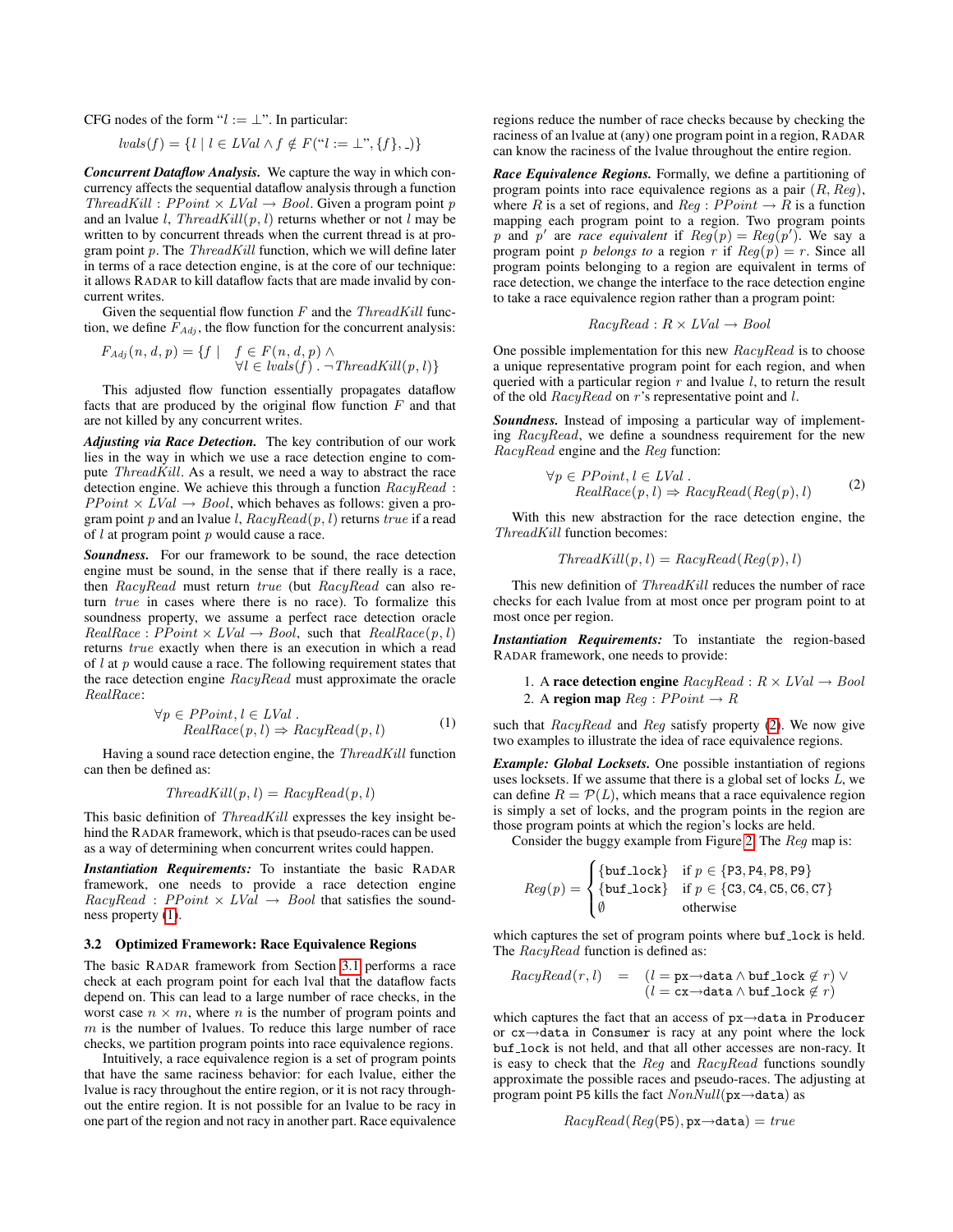In the correct version from Figure [1,](#page-2-0) the absence of the unsafe lock operations changes the Reg map to:

$$
Reg(p) = \begin{cases} \{ \text{buf\_lock} \} & \text{if } p \in \{ \text{P3}, \text{PB}, \text{PB}, \text{PB}, \text{PB} \} \\ \{ \text{buf\_lock} \} & \text{if } p \in \{ \text{C3}, \text{C4}, \text{C5}, \text{C6}, \text{C7} \} \\ \emptyset & \text{otherwise} \end{cases}
$$

reflecting the fact that in this program, buf lock is held throughout from P3 to P9. The RacyRead function remains the same as before, as the synchronization discipline is unchanged: as in Figure [1,](#page-2-0) buf lock is held at all points where the buffer cells are written, namely P3, P8, and C5. In the fixed program, the adjusting at  $p \in \{P5, P6, P8\}$  does not kill the fact  $NonNull(p \times \neg \text{data})$ , as for each of these p

$$
RacyRead(Reg(p),\texttt{px}\rightarrow \texttt{data}) = \textit{false}
$$

*Example: Predicates.* Another possible instantiation of regions consists of having  $R$  be a set of predicates  $Pred$ . A race equivalence region is then a predicate from Pred, and the set of program points in the region are those program points at which the predicate holds. The predicate instantiation is more general than the lockset instantiation because we can encode a set of locks as a predicate stating that all the locks in the set are held.

Recall the version of the Producer-Consumer program shown in Figure [3,](#page-2-2) where the synchronization is performed via a flag field and not explicitly declared locks. As shown in [\[11\]](#page-10-6), one can generalize race regions to an *access predicate* describing the thread's state. For the example in Figure [3,](#page-2-2) the Reg map is:

$$
Reg(p) = \begin{cases} \n\begin{matrix} px \rightarrow \text{flag} = 0 & \text{if } p \in \{P3, P5, P6, P8, P9\} \\ \ncx \rightarrow \text{flag} \neq 0 & \text{if } p \in \{C3, C4, C5, C6, C7\} \\ \ntrue & \text{otherwise} \n\end{matrix} \n\end{cases}
$$

The RacyRead function is defined as:

$$
RacyRead(\varphi, l) = (l = \text{px} \rightarrow \text{data} \land \varphi \nRightarrow \text{px} \rightarrow \text{flag} = 0) \lor (l = \text{cx} \rightarrow \text{data} \land \varphi \nRightarrow \text{cx} \rightarrow \text{flag} \neq 0)
$$

Together, Reg and RacyRead capture the intuition that a read of px→data in Producer (respectively cx→data in Consumer) is racy at any point where the  $px \rightarrow flag$  is zero (respectively cx→flag is zero).

#### <span id="page-5-0"></span>3.3 Interprocedural Framework

The RADAR framework presented so far does not take function calls into account. To understand how function calls affect our basic framework, consider the example from Figure [4,](#page-5-1) which is a version of the Producer-Consumer example where there is a call to a function foo right before the increment of perf\_ctr.

Let us assume that foo itself does not modify px→data, and that the sequential dataflow analysis uses a simple "modifies" analysis to determine this. As a result, the sequential dataflow analysis is able to propagate  $NonNull(\text{px}\rightarrow \text{data})$  from P4 to P5 (that is to say, through the call to foo). However, in the face of concurrency, even if foo itself does not modify px→data, a call to foo while other threads are running can in fact lead to px→data being modified. In particular, calling foo has the effect of unlocking buf\_lock and then re-locking it, which gives concurrent threads an opportunity to modify px→data. As a result, the adjusted flow function needs to kill  $NonNull(px \rightarrow data)$  at P5, as well as any dataflow information about px→data.

Unfortunately, with the definition of  $ThreadKill$  given so far, the adjusted flow function would not do this. In particular, the adjusted flow function would ask  $ThreadKill$  if  $px \rightarrow data$  could be written concurrently at the program point right after foo returns (which is  $P5$ ). ThreadKill in turn would ask the race detection



<span id="page-5-1"></span>Figure 4. Producer-Consumer with function calls

engine if a read of px→data would cause a race at P5. The race detection engine would answer back saying "no race" since by the time foo returns, the lock protecting px→data would already have been re-acquired. As a result, the information about px→data being non-null would incorrectly survive the adjusting process.

The problem in the example above is that the execution of foo passes through a region that does not hold buf\_lock, which allows concurrent threads to modify px→data, and callers of foo must take this into account. More broadly, the problem is that the execution of a function can pass through a *variety* of race equivalence regions, and callers need a way to summarize the effect of having passed through all of the callee's regions.

*Summary Regions.* To address this problem, we add to RADAR a new function called  $SumReg : CS \rightarrow R$ , which returns for each call-site an *interprocedural summary region*. This call-site-specific summary region is meant to approximate the possible regions that the callee can go through when invoked at the given call-site. We denote by CS the set of all call-sites, and we define the call-site of a call node to be the CFG edge that immediately follows the call node (so that  $CS \subseteq PPoint$ ).

*Soundness.* Intuitively, for soundness we require that for every lvalue l, if a read of l is racy at *some* program point transitively reachable during the call made at cs, then the summary region for the call-site  $cs$  must be a region that is racy for  $l$ . Thus, to formalize soundness in a context-sensitive manner, we extend the perfect race detection oracle to  $Real Race : CS \times PPoint \times LVal \rightarrow Bool,$ such that  $Real Race(c, p, l)$  returns true exactly when there is an execution in which a read of  $l$  at  $p$  while  $cs$  is on the callstack would cause a race. Let  $cs^*$  be the set of program points in the function being called at call-site cs and any of its transitive callees. The soundness requirement for  $SumReg$  can be formally stated as:

<span id="page-5-2"></span>
$$
\forall cs \in CS, l \in LVal.
$$
  
\n
$$
[\exists p \in cs^* \ . \ RealRace(cs, p, l)] \Rightarrow
$$
  
\n
$$
RacyRead(SumReg(cs), l)
$$
\n(3)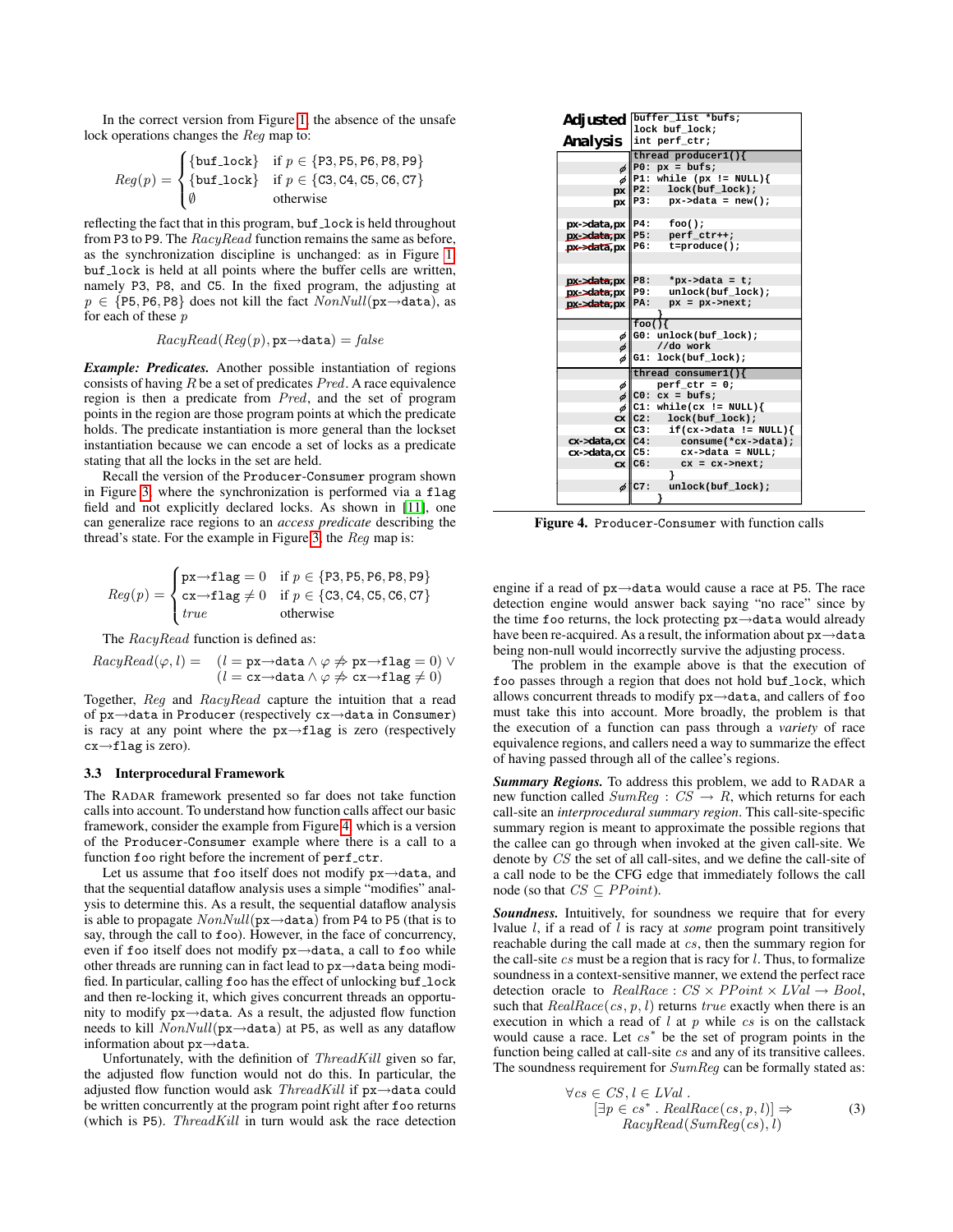Having defined SumReg and its soundness property, we can now define the ThreadKill function as follows:

$$
ThreadKill(p, l) = \quad RacyRead(Reg(p), l) \vee \n(RacyRead(SumReg(p), l) \wedge p \in CS)
$$

*Instantiation Requirements:* To instantiate the interprocedural RADAR framework, one needs to provide:

- 1. A race detection engine  $RacyRead: R \times LVal \rightarrow Bool$
- 2. A region map  $Req : PPoint \rightarrow R$
- 3. A summary map  $SumReg : CS \rightarrow R$

such that *RacyRead* and *Reg* satisfy property [\(2\)](#page-4-2), and *SumReg* satisfies property [\(3\)](#page-5-2). We now go through the same two instantiation from Section [3.2,](#page-4-0) and show how SumReg can be defined.

*Example: Global Locksets.* If we instantiate regions as locksets over a global set of locks L, the summary of a function is the intersection of all the locksets that the function goes through. As a result, in the example from Figure [4,](#page-5-1) the SumReg function is defined as:

$$
SumReg(\text{P5}) = \emptyset
$$

since the unlock in foo causes the lockset to be empty at G1, and thus the intersection of all locksets in foo is empty. The Reg and RacyRead functions are the same as in Section [3.2.](#page-4-0)

With these definitions, the adjusting process now correctly kills the fact  $NonNull(p \times \rightarrow data)$  at P5, since, even though

$$
RacyRead(Reg(\texttt{P5}),\texttt{px}\texttt{\rightarrow} \texttt{data}) = \textit{false}
$$

we have

$$
RacyRead(SumReg(\text{PS}),\text{px}\rightarrow\texttt{data}) = true
$$

which, combined with P5  $\in CS$ , means

$$
ThreadKill(\texttt{P5}, \texttt{px} \rightarrow \texttt{data}) = true
$$

*Example: Predicates.* If we use a set Pred of predicates for the race equivalence regions, the summary of a function is the disjunction of all the predicates in the function.

# <span id="page-6-0"></span>4. An implementation of RADAR using RELAY

We have implemented an instantiation of the RADAR framework using an existing scalable race detection engine called RELAY [\[29\]](#page-10-7). We call this instantiation RADAR(RELAY). We first give a brief overview of RELAY, and then we describe RADAR(RELAY).

### 4.1 Overview of RELAY

RELAY is a lockset-based static race detection tool that scales to code bases as large as the Linux kernel (5 million lines of C code). RELAY works by traversing the call graph in a bottom-up manner, analyzing each function in isolation.

*Assumptions.*We assume that programmers can create threads, acquire locks and release locks by calling functions from specific thread libraries (*e.g.* pthreads). Our techniques work even when matching lock and unlock calls appear in different procedures, as is often the case in many of our benchmarks. RELAY is also summarybased, so the programmer can provide summaries that describe the effect of missing procedures on the lockset. Finally, when analyzing a library in isolation, we conservatively assume that each API function can be called by separate threads created by clients.

*Relative Locksets.* For each function, RELAY first performs a lockset analysis on the function using a *relative lockset* representation. A relative lockset at a program point is a disjoint pair of locksets  $(L_{+}, L_{-})$  (respectively called the positive and negative locksets),

which encodes the *difference* between the locks held at the given program point and the locks held at the function entry point. In particular, the set  $L_{+}$  represents the locks that have definitely been acquired since the beginning of the function, and the set  $L_$  represents the locks that may have been released since the beginning of the function. Notice that  $L_+$  is a must set and that  $L_-\$  is a may set.

Locks can be represented as lvalues, and so  $L_+ \subseteq LVal$  and  $L_$  ⊆  $LVal$ . We denote by  $\mathbb{L} = \mathcal{P}(LVal) \times \mathcal{P}(LVal)$  the set of all relative locksets. The set of relative locksets form a lattice  $(L, \subseteq, \top, \bot, \sqcap, \sqcup)$  defined as:

- $\bot = (LVal, \emptyset), \top = (\emptyset, LVal)$
- $\bullet$   $(L_+, L_-) \sqsubseteq (L_+', L_-')$  iff  $L_+' \subseteq L_+ \wedge L_- \subseteq L_-'$
- $(L_+, L_-) \sqcup (L'_+, L'_-) = (L_+ \cap L'_+, L_- \cup L'_-).$
- $(L_+, L_-) \sqcap (L'_+, L'_-) = (L_+ \cup L'_+, L_- \cap L'_-)$

*Relative Lockset Summaries.* The relative lockset computed for the exit point of the function is stored in a context-sensitive *relative lockset summary*. This summary soundly approximates the effect of the function on the thread's lockset just *before* calling the function and is used to update locksets at call-sites.

*Guarded Access Summaries.* For each function, RELAY also computes the set of *guarded accesses* in the function. A *guarded access* is a triple of an lvalue, the relative lockset at the program location where the access takes place, and the *kind* of access, either a read or a write. The set of guarded accesses of a function is the set of triples corresponding to accesses that may occur during the execution of the function. RELAY stores this set as a *guarded access summary* for the function.

RELAY computes these two summaries (the *relative lockset summary* and the *guarded access summary*) in a bottom-up manner, plugging in the summaries of the *callees* at call-sites to compute the relative lockset and guarded access summaries of the *callers*. Once summaries have been computed for all functions, RELAY looks at the guarded accesses at thread entry points. For each pair of guarded accesses whose lvalues may be aliased, if the intersection of the positive locksets is empty, RELAY reports a race.

## 4.2 Putting RELAY into RADAR

We now show how to instantiate the three functions Req, RacyRead, and SumReg using RELAY. The result is an instantiation of RADAR using RELAY, namely RADAR(RELAY).

**Region map.** We define  $R = \mathbb{F} \times \mathbb{L}$ , where  $\mathbb{F}$  is the set of function identifiers. Given a program point  $p$ ,  $Reg(p)$  returns  $(g, (L_{+}, L_{-}))$ , where g is the function to which p belongs, and  $(L_{+}, L_{-})$  is the relative lockset computed at p by the RELAY lockset analysis.

**Summary map.** To define the SumReg function, we first define a helper function  $AllUnless$ . Intuitively, the set  $AllUnless$ represents an overapproximation of the set of locks that could possibly be released by performing the call at cs. In particular, given a call-site cs,  $AllUnless$  (cs) computes the union of all the  $L_$  sets in the function being called at  $cs$ , and then converts this set into the caller context. The conversion consists of replacing the callee's formals that occur in the locksets with the parameters passed in at the call-site.

Given a call-site  $cs \in CS$  where function h calls q, and given that  $(L_{+}, L_{-})$  is the relative lockset computed by RELAY for the program point right before the call to g at  $cs$ , then  $SumReg(cs)$  is defined as follows:

 $SumReg(cs) = (h, (L_{+}-AllUnless(cs), L_{-}UAllUnless(cs)))$ 

Essentially, SumReg subtracts the AllUnlocks set from the locks that were held before the call is made. The result of this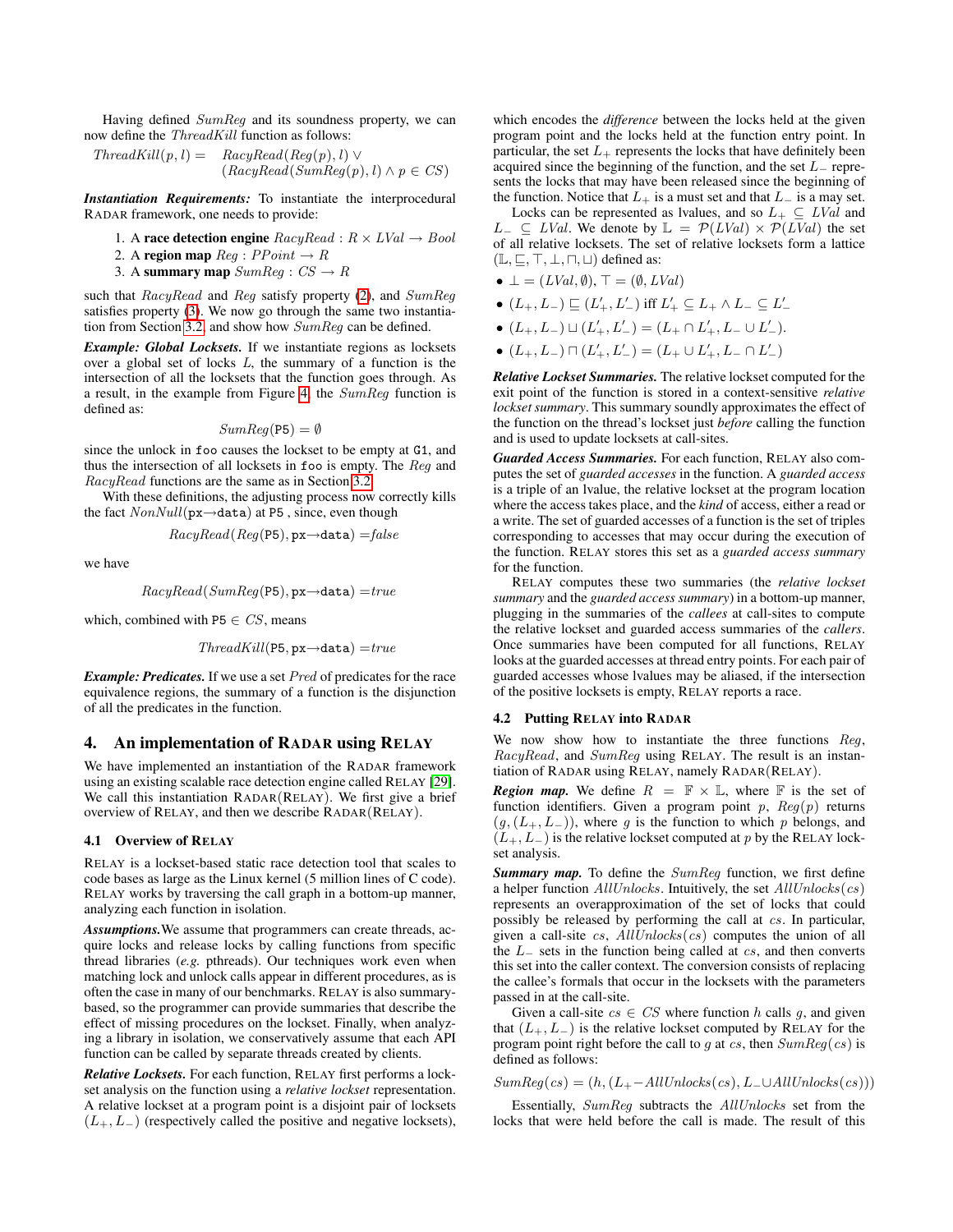subtraction is a conservative approximation of the set of locks that are guaranteed to remain locked *at all points* during the call.

*Race detection engine.* Given a region  $r = (g, (L_+, L_-))$  and an lvalue *l*,  $RacyRead(r, l)$  conceptually runs a full RELAY analysis bottom-up, except that when it analyzes function  $g$ , it inserts an additional guarded access to the guarded access set. The additional guarded access is the triple  $(l, (L_+, L_-), read)$ , indicating that we are simulating a read of l with a lockset of  $(L_{+}, L_{-})$ . The  $RacyRead(r, l)$  function returns true if and only if, after being propagated up to the thread roots, this pseudo-read leads to a RELAY race warning.

This conceptual description of  $RacyRead(r, l)$  is not how we implement it, since each call to RacyRead would lead to an entire RELAY bottom-up analysis of the program. Instead, we structure the execution of RADAR(RELAY) into the following four passes, two of which are the RELAY bottom-up analysis.

- First pass. RADAR(RELAY) runs the bottom-up RELAY analysis to compute the relative locksets at each program point, and hence, the race equivalence regions.
- Second pass. RADAR(RELAY) runs the sequential analysis on the entire program with a  $RacyRead$  function that returns false all the time. This has the effect of running the sequential analysis without any adjusting, but it allows RADAR(RELAY) to collect the parameters of all the  $RacyRead$  queries into a set S of  $(r, l)$ pairs. Since the sequential analysis computes a superset of the facts computed by the adjusted analysis, the set  $S$  is a superset of the queries that the adjusted analysis will make.
- Third pass. RADAR(RELAY) then runs the bottom-up RELAY analysis again to insert pseudo-accesses. In particular, when analyzing a function g, for each pair  $(r, l) \in S$  where  $r = (g,(L_+, L_-))$ , RADAR(RELAY) adds the guarded access  $(l, (L_+, L_-), read)$  to the guarded access summary of g. RADAR(RELAY) uses the results of the second RELAY run to build a map  $RelayResults : S \rightarrow Bool$ . Given  $(r, l) \in S$ ,  $RelayResults(r, l)$  returns whether or not the pseudo-read inserted for  $(r, l)$  caused a RELAY race warning.
- Fourth pass. Finally, RADAR(RELAY) runs the sequential analysis again, but this time performs the adjusting process. In particular, RADAR(RELAY) uses the RelayResults map computed in the second pass to answer the *RacyRead* queries.

*Example: Relative Locksets.* We now illustrate how RADAR(RELAY) would analyze the program in Figure [4.](#page-5-1)

• First pass. RELAY computes the Reg map where  $Reg(p)$  is:

$$
\begin{cases}\n(\text{Product}, (\emptyset, \emptyset)) & \text{if } p \in \{P0\} \\
(\text{Product}, (\{buf\_lock\}, \emptyset)) & \text{if } p \in \{P3, P4, P5, P6, P8, P9\} \\
(\text{Product}, (\emptyset, \{buf\_lock\})) & \text{if } p \in \{P1, P2, P4\} \\
(\text{Consumer}, (\emptyset, \emptyset)) & \text{if } p \in \{CO\} \\
(\text{Consumer}, (\{buf\_lock\}, \emptyset)) & \text{if } p \in \{C3, C4, C5, C6, C7\} \\
(\text{Consumer}, (\emptyset, \{buf\_lock\})) & \text{if } p \in \{C1, C2\} \\
(\text{foo}, (\emptyset, \emptyset)) & \text{if } p \in \{GO\} \\
(\text{foo}, (\emptyset, \{buf\_lock\})) & \text{if } p \in \{GO\}\n\end{cases}
$$

Notice that both locksets are empty at the first point in each function meaning the lockset is trivially the same as at the entry point. Using the above Reg map, RADAR(RELAY) determines:

$$
AllUnless(\text{P5}) = \{ \text{buf\_lock} \}
$$

as the buf lock is released inside foo. Thus,

$$
SumReg(\text{P5}) = (\text{Producter}, (\emptyset, \{\text{buf\_lock}\}))
$$

- Second pass. In the second pass, RADAR(RELAY) runs a sequential non-null analysis which generates the flow facts shown on the left in Figure [4,](#page-5-1) *including* the facts crossed out by a line. Using these facts,  $RADAR(RELAY)$  computes the superset S as the set of tuples  $\{(Reg(p), l) | NonNull(l) \text{ at } p\}.$
- Third pass. RADAR(RELAY) then inserts pseudo-reads corresponding to the queries  $S$  generated above, and builds the map RelayResults which yields the following RacyRead map:

 $RacyRead((g,(L_{+}, L_{-})), l) =$  $(l = \text{px} \rightarrow \text{data} \land \text{buf\_lock} \notin L_+)$  $∨ (l = cx \rightarrow data \wedge but \exists lock \notin L_{+})$ 

• Fourth pass. When the adjusted sequential analysis is performed, the fact  $NonNull(px \rightarrow data)$  gets killed at P5 since the summary region at that call-site does not include buf\_lock in  $L_{+}$ . The result is shown on the left in Figure [4](#page-5-1) – the dataflow solution includes only the facts that are *not* crossed out.

# <span id="page-7-0"></span>5. Evaluation

To evaluate the RADAR framework, we have designed a *sequential* null-dereference analysis, which we describe first. We then present three instantiations of the adjusting framework to convert the analysis into *multithreaded* versions of the analysis, and we compare the results of each on three benchmarks: the Apache web server (approximately 130,000 lines of code), the OpenSSL library (210,000 lines of code) and part of the Linux kernel (830,000 lines of code).

## 5.1 Sequential Null-Dereference Analysis

We describe the sequential null-dereference analysis in two steps: we start with an intraprocedural analysis, and then we extend it to an interprocedural one.

*Intraprocedural Analysis.* To describe the analysis, we define the set of dataflow facts  $DataflowFact$  (whose powerset is the domain  $D$  of the analysis) and the sequential flow function  $F$ .

- *Dataflow Facts:* The dataflow facts used by the intraprocedural sequential analysis are  $DataflowFact \equiv \{NonNull(l) | l \in LVal \}$ . Intuitively, if the analysis computes  $NonNull(l)$  at a program point, we conclude that the lvalue l is *always* non-null at that program point. Thus, the dereference of an Ivalue  $l$  is safe at a node  $n$ if  $NonNull(l)$  is in the set of facts computed for the program point right before n.
- *Flow Function:* Recall that the sequential flow function F takes as input a CFG node  $n$ , a set of input facts  $d$ , and an outgoing program point p for which to compute a set of output facts.

$$
NonNull(l') \in F("if e", d, p) \text{ if}
$$
\n
$$
NonNull(l') \in d
$$
\n
$$
\text{or } [p = true.out \text{ and } e = (l' ! = NULL)]
$$
\n
$$
NonNull(l') \in F("l := e", d, .) \text{ if}
$$
\n
$$
[NonNull(l') \in d \text{ and } \neg \text{Aliased}(l, l')]
$$
\n
$$
\text{or } [l = l' \text{ and } NonNull(e) \in d]
$$
\n
$$
\text{or } [l = l' \text{ and } e = \text{malloc}(...)]
$$
\n
$$
\text{or } [l = l' \text{ and } e = \& ...]
$$

*Interprocedural Analysis.* In the presence of multiple procedures, the set of facts and the flow function are updated to summarize the effects of procedure calls, but the safety check remains the same.

• *Dataflow Facts:* The set of dataflow facts includes the facts used for the intraprocedural analysis, as well as facts  $NotMod(l)$  that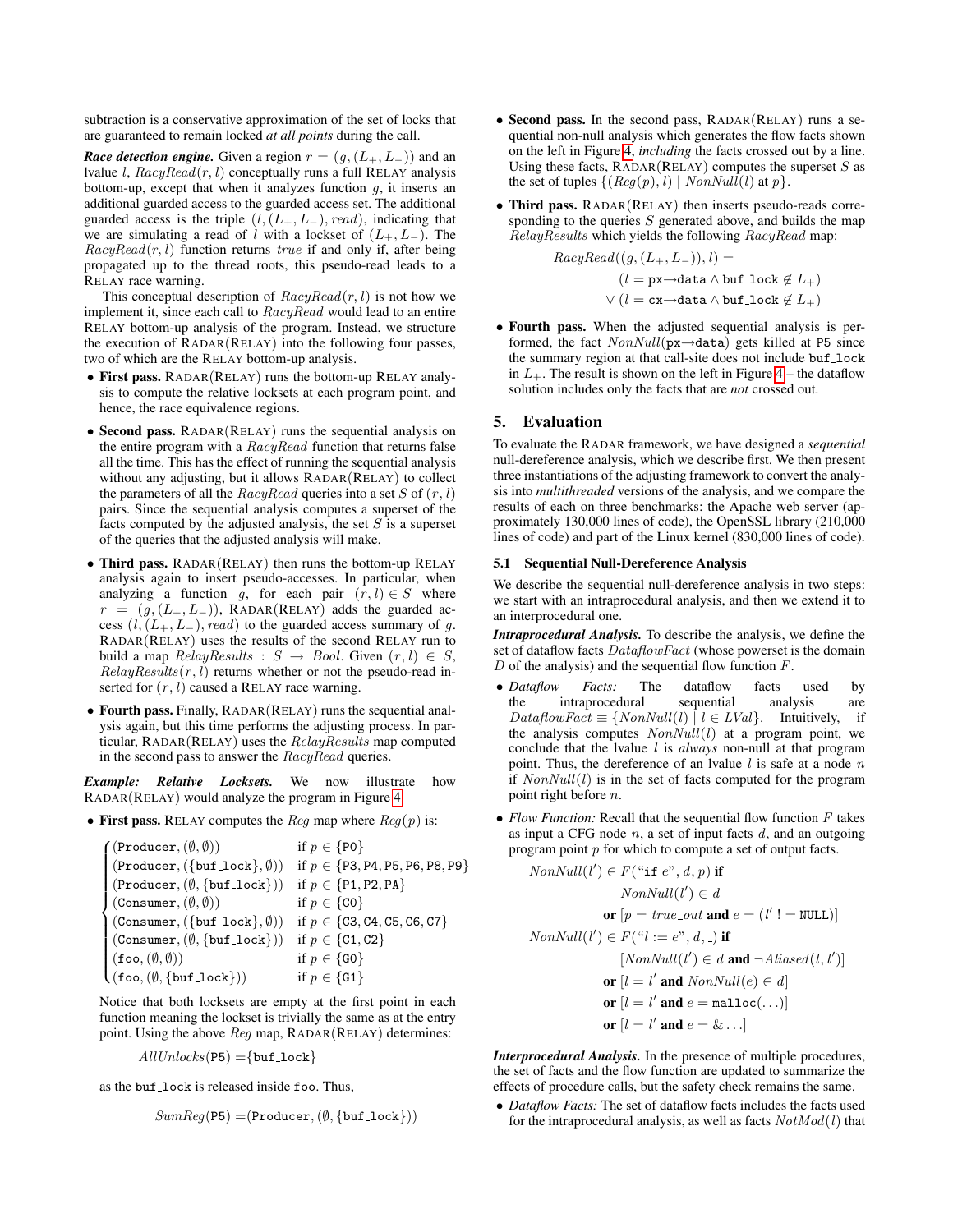state whether a given lvalue l has *not been modified* during the course of executing the function call. The  $NotMod()$  facts are a *must* version of the *may* information captured via the usual *may-modify* analysis.

• *Flow Function:* The flow function must be updated to handle the NotMod() facts and function calls. We define the *summary* of a function the flow facts that hold at its exit point. We use a function  $Norm : CS \rightarrow D$ , which takes a call-site cs as input, looks up the current summary for the function being called, and normalizes the flow facts by renaming formals to be in terms of the parameters passed in at the call-site cs. Using the summaries, we get a new flow function, where in addition to the rules described above for the intraprocedural case, we have rules to propagate the non-modified facts, and rules that propagate the non-null facts at procedure call-sites:

$$
NotMod(l') \in F("l := e", d, \_)
$$
 if

 $NotMod(l') \in d$  and  $\neg Aliased(l, l')$  $NotMod(l') \in F("if e", d, \_)$  if  $NotMod(l') \in d$  $NotMod(l') \in F("call...", d, cs)$  if  $NotMod(l') \in d$  and  $NotMod(l') \in Norm(cs)$  $NonNull(l') \in F("call...", d, cs)$  if  $[NonNull(l') \in d$  and  $NotMod(l') \in Norm(cs)]$ or  $NonNull(l') \in Norm(cs)$ 

# 5.2 Instantiations

In addition to the non-null sequential analysis, RADAR requires a black box to answer RacyRead queries. We present four implementations of this component.

*Steensgaard-based instantiation.* The simplest and least precise instantiation we consider is based on Steensgaard's pointer analysis [\[26\]](#page-10-11), and we call this instantation RADAR(STEENS). For this instantiation,  $RacyRead(r, l)$  ignores the region r it is passed and returns true if  $l$  is reachable from a global in the Steensgaard's points-to graph. This matches our intuition that lvalues that cannot be reached from globals cannot be shared, and thus cannot be racy.

RELAY*-based instantiations.* We have already described the RELAY-based instantiation of RADAR in Section [4.](#page-6-0) However, for the purpose of better understanding where the precision of RADAR(RELAY) is coming from, we separate RADAR(RELAY) into two instantiations based on the observation that RELAY can prove the absence of a race in two different ways: (1) by showing that the two lvalues do not alias; and (2) if they can alias, by showing that the intersection of the locksets is non-empty.

To better understand how these two different ways of showing the absence of a race contribute to RADAR(RELAY), we separate the instantiation into two parts,  $RADAR(RELAY<sub>-L</sub>)$  and RADAR(RELAY). We have already seen the latter; it is just as described in Section [4.](#page-6-0) The former is a version of RADAR(RELAY) where we change the Req map to always return  $\top$ , which represents the empty set of locks. This modification simulates a version of RELAY that only answers race queries based on possible aliasing relationships but not on locksets.

*Optimistic instantiation.* The last instantation we consider is the most optimistic possible: the one where RacyRead always returns false. We call this version SEQ because it is equivalent to the sequential analysis without any adjusting. Although this instantiation of RADAR is unsound, it establishes an upper bound on how well any adjusted analysis can do.

Each one of these four instantiations – RADAR(STEENS),  $RADAR(RELAY<sub>l</sub>)$ ,  $RADAR(RELAY)$ , and  $SEQ -$  is strictly more precise than the previous, with the last one being unsound.

## 5.3 Results

Figure [5](#page-9-1) shows the number of dereferences proven safe, as a fraction of all dereferences, by each of the four RADAR-adjusted analyses. As expected, the size of each bar grows from left to right, indicating that each analysis is more precise.

The first thing to notice is that for each benchmark the sequential analysis (the fourth bar in each cluster) can prove only a small percentage of dereferences safe, between 42% and 68%. Thus, no matter how precise the adjusting process, the resulting multithreaded analysis will not be able to prove a majority of dereferences.

The imprecision in the sequential non-null analysis is mostly due to imprecision in analyzing the heap. The alias analysis we use merges many of the lvalues on the heap into "blob" nodes, thus losing precision for heap-allocated variables. Previous null-pointer analyses [\[4\]](#page-10-12) have also found that heap structures are hard to analyze precisely and lead to many false-positives when performing null-dereference checks. To factor this degree of imprecision out of our experiments, we plot in Figure [6](#page-9-2) the percentages of safe dereferences to pointers *not* including those in blob nodes. The percentage of all non-blobby dereferences is approximately 52% for Apache, 76% for SSL, and 71% for Linux. Considering these remaining dereferences, the sequential analysis is able to prove the safety of the majority of dereferences on each benchmark (again the fourth bar in each cluster). This demonstrates that, aside from the issue of precise heap analysis, this sequential analysis is a reasonable and practical one on which to test RADAR.

Recall that the sequential analysis is unsound in the concurrent setting because it assumes lvalues cannot be modified by concurrent threads, so it may miss actual null-pointer dereferences. Nevertheless, because we cannot know what an oracle would provide as the "correct" answer for adjusting, we use SEQ as an upper bound; the other three analyses, as well as the oracle, cannot do any better. At the other end of the spectrum is RADAR(STEENS), the least precise of the analyses. We included this Steensgaardbased approach in our evaluation because it can easily be implemented in a compiler or program analyzer that needs to be sound but is not concerned with being extremely precise. We therefore use RADAR(STEENS) as a baseline for comparison.

We now evaluate how the  $RADAR(RELAY<sub>-L</sub>)$  and RADAR(RELAY) instantiations compare to the RADAR(STEENS) lower bound and the SEQ upper bound. We consider what percentage of this *gap* – the difference between the results of SEQ and  $RADAR(STEENS) - is bridged by the other two analyses.$ Keep in mind that because SEQ is an unsound overapproximation, the real gap – the difference between a perfect oracle and RADAR(STEENS) – may be smaller than the gap we consider. Thus, the percentages we report are in fact lower bounds on how much of the real gap we bridge. Figure [7](#page-9-3) summarizes these results. On average,  $RADAR(RELAY<sub>-L</sub>)$  bridges 55.0% of the gap on non-blobby dereferences while RADAR(RELAY) bridges 58.4%.

The results on Linux are what we would expect: each analysis is incrementally better than the previous one. From left to right, each analysis incorporates, in the following order, a simple alias analysis, a more precise thread sharing analysis, and a lockset analysis. As a result, each analysis better captures concurrency interactions in the program. This leads to more precise race detection, which is ultimately the factor that determines RADAR's effectiveness.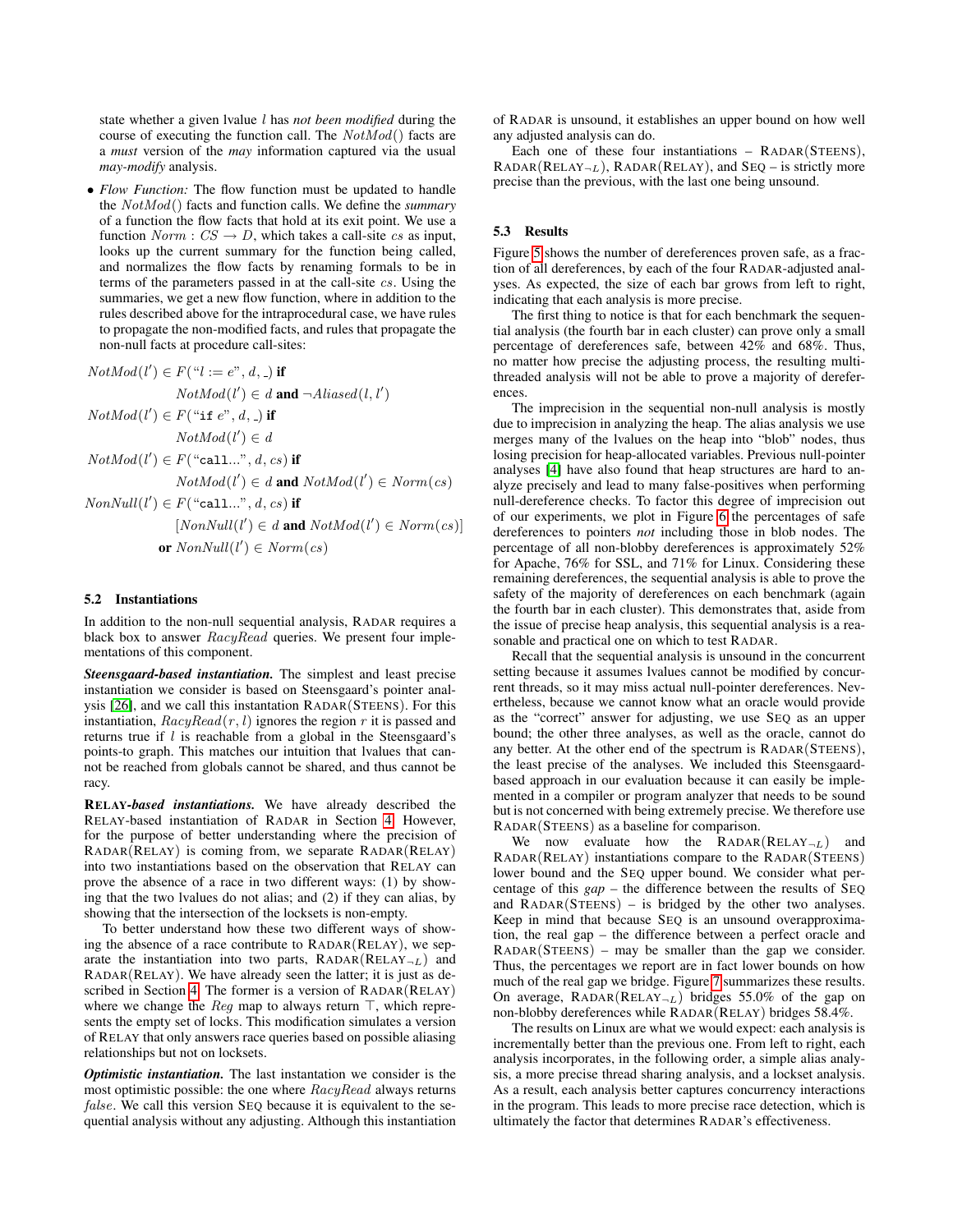

<span id="page-9-1"></span>Figure 5. Percentage of all dereferences proven safe by each instantiation.

|            | w/blobs  |         | no blobs |         |
|------------|----------|---------|----------|---------|
|            | no locks | w/locks | no locks | w/locks |
| Apache     | 53.9     | 53.9    | 54.2     | 54.2    |
| <b>SSL</b> | 63.3     | 63.4    | 63.9     | 64.0    |
| Linux      | 46.4     | 61.2    | 46.9     | 57.0    |
| Average    | 54.5     | 59.5    | 55.0     | 58.4    |

<span id="page-9-3"></span>Figure 7. Percent of the gap bridged.

The results for Apache and SSL, however, are different from the Linux ones. In particular,  $RADAR(RELAY<sub>-L</sub>)$  is just as effective as RADAR(RELAY) on Apache and almost as effective as RADAR(RELAY) on SSL.

To better understand the implications of these results, recall how  $RADAR(RELAY)$  and  $RADAR(RELAY<sub>l</sub>)$  differ:  $RADAR(RELAY)$ uses the full version of RELAY, whereas  $RADAR(RELAY<sub>-L</sub>)$  uses a version of RELAY that answers race queries based on possible aliasing relationships, but not on locksets. The fact that  $RADAR(RELAY<sub>-L</sub>)$  is nearly as precise as  $RADAR(RELAY)$  indicates that in many of the cases arising in our non-null analysis, the lvalue being adjusted is simply not shared. This in turn is an indication that a more precise alias analysis in the RELAY race detection engine could drastically improve the precision of RADAR(RELAY).

Overall, our experiments on RADAR(RELAY) demonstrate the precision and scalability of RADAR. Running RADAR(RELAY) on a single machine took 1 hour on SSL, 4 hours on Apache, and 12 hours on Linux. But because the callgraph of Linux is embarassingly parallel, the implementation of RADAR(RELAY) can easily be parallelized in the same way as RELAY to run much faster on a cluster of nodes. In each of the test cases, RADAR(RELAY) was able to bridge a sizable portion of the gap between optimistic and conservative conconcurrent non-null analyses, while still producing a sound result.

# <span id="page-9-0"></span>6. Related Work

*Race Analyses.* Java's native support for threads and its syntactically scoped locks enable many techniques for detecting and proving the absence of races. These include type systems encoding lockset information [\[6\]](#page-10-13), and extended with ownership [\[1\]](#page-10-14). Another approach is to statically approximate the happens-before relation [\[28\]](#page-10-15). Escape analyses have been proposed as a simpler way of detecting shared objects and removing synchronization [\[23\]](#page-10-0). A recent line of work [\[17\]](#page-10-16) shows how to combine nested locking with cloning-



<span id="page-9-2"></span>Figure 6. Percentage of non-blobby dereferences proven safe by each instantiation.

based context-sensitivity to improve the accuracy of lockset computations. The results of [\[17\]](#page-10-16) show that even in Java benchmarks, the large majority potential races are eliminated by a precise sharing analysis. Analyses for C programs must cope with the unstructured use of locks and thread creation, which make flow- or contextinsensitivity very imprecise. [\[5\]](#page-10-17) works by computing summaries in a top-down manner, but prunes summaries to scale, [\[20\]](#page-10-18) uses a constraint based technique to compute *correlations* that describe the locking protocol.

*Dataflow Analysis.* There are frameworks for intraprocedural dataflow analysis of concurrent programs that use par-begin and par-end constructs nested within functions. These frameworks work by building a parallel flow graph (PFG) (a control flow graph with concurrency nodes). The dataflow analysis is lifted by extending the flow equations to handle fork, join and the communication between threads. Examples include a reaching definitions analysis [\[9\]](#page-10-1) and bit-vector analyses [\[13\]](#page-10-2). Intraprocedural representation-based approaches include [\[24\]](#page-10-19) which uses cobegin/end and wait/notify constructs to build a Parallel Program Graph, analagous to the PDG, and [\[15\]](#page-10-20) which describes a Concurrent SSA (CSSA) representation which enables subsequent optimizations. The pointer analysis of [\[22\]](#page-10-3) is interprocedural but matching par-begin and par-end constructs must be in the same function. Recently, [\[3\]](#page-10-9) proposed an analysis framework for optimizing embedded programs written in NESC [\[8\]](#page-10-21). This framework is tailored to NESC's interrupt-based concurrency and explicit atomic sections.

All the above frameworks are more precise than our framework in which facts can only be *killed* by concurrent interactions. In contrast, these frameworks exploit specific concurrency constructs to also allow new facts to be *generated* by concurrent interactions. However, RADAR is more general, as it is independent of the underlying concurrency constructs, requiring only that a race detector exists for the constructs. For example, none of these approaches could be applied to our thread-based benchmarks.

*Model Checking.* Model checkers explore all interleavings to verify abitrary safety properties, and so they can be used to encode dataflow analyses [\[25\]](#page-10-22). Flavers [\[2\]](#page-10-4) is a finite-state property checker that employs conservative state and interleaving reductions, *e.g.* a may-happen-in-parallel dataflow analysis ([\[18\]](#page-10-23)) that conservatively prunes interleavings. Even with techniques like these and others like partial-order and symmetry reduction that mitigate the effect of combinatorial explosion in interleavings, model checking has only been shown to scale to relatively small code bases. A technique related to RADAR is the *thread-modular* approach, proposed in [\[19,](#page-10-24) [12\]](#page-10-25) which requires that users provide annotations describing